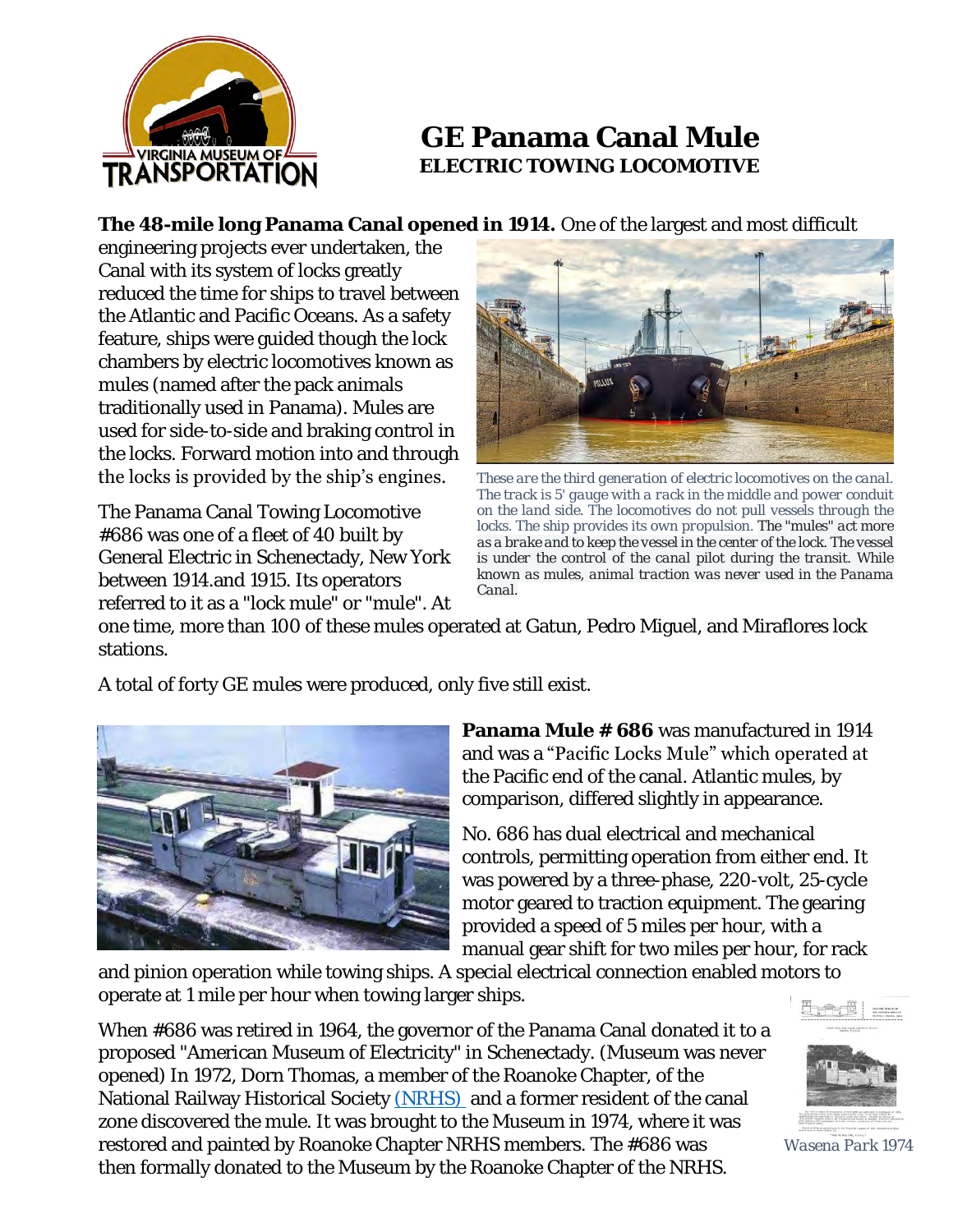## **Through the efforts of the Thomas family, the "Mule" is**

**getting a second restoration. (see story below).** The work is being coordinated and done, again, by members of the Roanoke Chapter, of the National Railway Historical Society. The old paint has been sand-blasted, a new grey primer and paint have been applied, and new wood bumpers are being supplied by North-Fork Lumber from Goshen, VA. A before picture is at right. Finished picture soon available.



**Specifications:**



Length: 32 ft Width: 8 ft Weight: 42 tons

Towing capacity: 25,000 lbs. Electric motor: 220-volt, 25 cycle

Wheelbase of 12 feet and operates on a track gauge of 5 feet.

*GE MULES WORKING CANAL*

**Panama Mule No. 686 Dedicated to Dorn Thomas**

*In memory of Dorn Thomas and to honor his work to save Mule #686 and bring it to Roanoke, the Museum and his family and friends raised over \$10,000 to provide Panama Canal Towing Locomotive No. 686 a much-needed new paint job, eliminating built-up rust and corrosion and restoring it to pristine condition for future generations, to continue to honor "the Men and Women that participated in the construction and operation of the Panama Canal."*



*Dorn Thomas with Mule #686*

*J.E. Dorn Thomas: Born in Colon, the capital of Panama's* 

*Colón Province lived his first 24 years in the Canal Zone. Following high school, he earned his Journeyman Electrician license working for the Panama Canal Company, playing football on the side for the Working Boys. He then served three years of active duty in the U.S. Air Force, stationed in the Canal Zone. He "went stateside" in 1955 to enroll at Georgia Tech, graduating with a Bachelor of Electrical Engineering degree in 1958. Thomas worked for 32 years for General Electric in engineering and management positions in Roanoke, Richmond, and Charlottesville, VA, retiring in 1990.*

*Thomas never strayed too far from his Canal Zone roots. On a company business trip in 1972, he came upon Panama Canal Towing Locomotive No. 686 – one of the original 40 "Mules" built by General Electric in 1914. It had been abandoned and needed a home. Over the course of the next two years, Thomas raised the funds to transport No. 686 to a permanent home at the Virginia Museum of Transportation, located in Roanoke, VA. When its restoration was completed in 1974, No. 686 was dedicated "To the Men and Women that participated in the construction and operation of the Panama Canal."*